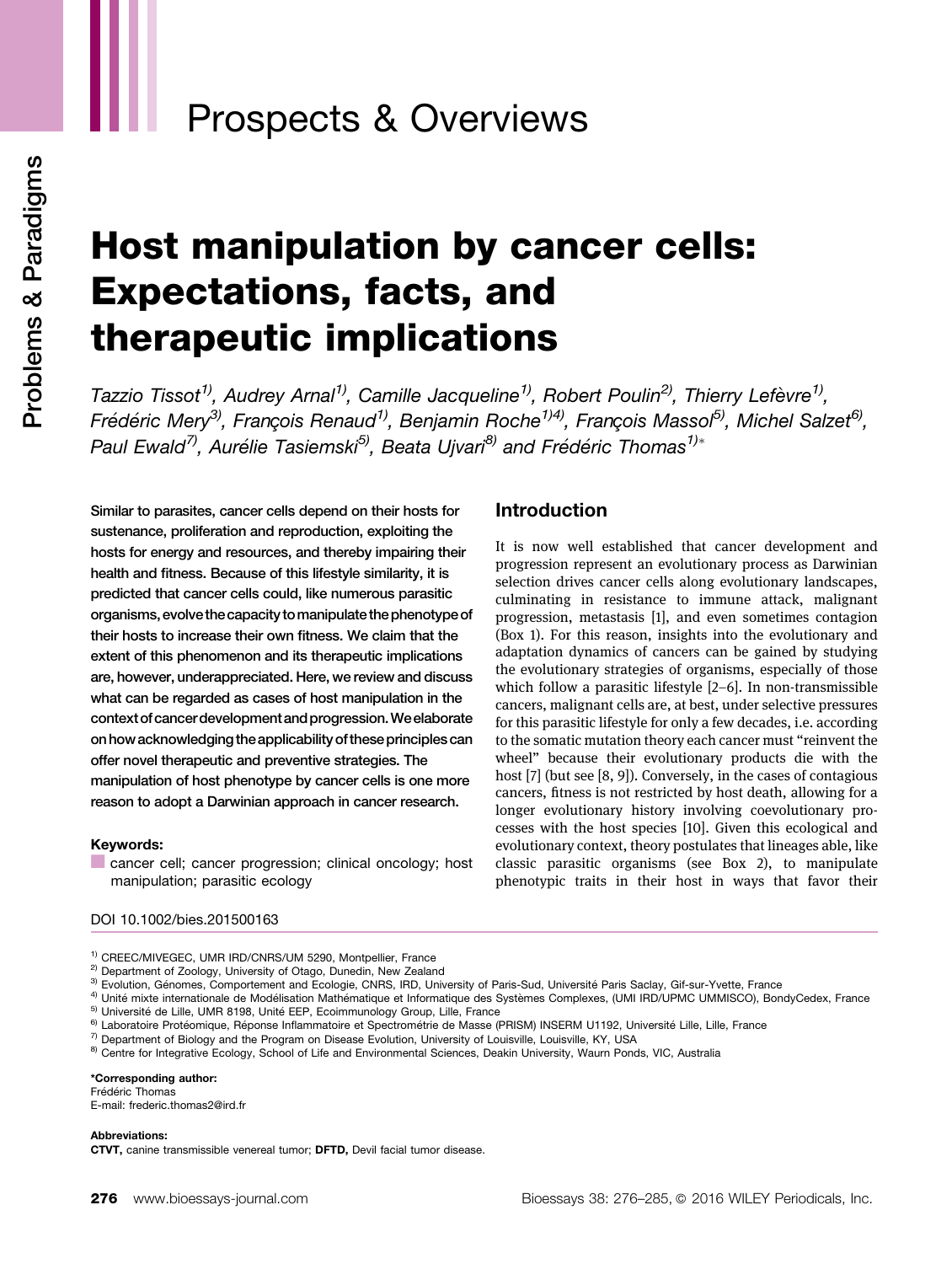# Box 1

There are four examples of transmissible cancers: three mammalian (Devil facial tumor disease (DFTD), canine transmissible venereal tumor (CTVT), hamster-induced transmissible sarcoma) and one invertebrate (clam leukemia, CL) transmissible cancer cell lines have so far been identified. In these cases, cancer cells are true infectious agents (i.e. they are contagious) and hence escape the demise of the host organism. Image of Syrian hamster taken by cdrussorusso [\(https://www.flickr.com/photos/23516192@N08/\)](https://www.flickr.com/photos/23516192@N08/), and used under Creative Commons – Attribution 2.0 Generic License.

|                                      | <b>Canine Venereal Tumour Disease</b> | <b>Devil Facial Tumour Disease</b>   | Contagious reticulum cell sarcoma  | Clam leukaemia                                |
|--------------------------------------|---------------------------------------|--------------------------------------|------------------------------------|-----------------------------------------------|
|                                      | (CTVT)                                | (DFTD)                               | (CRCS)                             | (CL)                                          |
| <b>Species affected</b>              | Dogs, wolves, coyotes and jackals     | Tasmanian devil                      | Syrian hamster                     | Soft-shell clams                              |
|                                      |                                       | (Sarcophilus harrisii)               | (Mesocricetus auratus)             | (Mya arenaria)                                |
| Appeared                             | >10,000 years ago                     | >20 years ago                        | 1960s                              | >40 years ago                                 |
| <b>Distribution</b>                  | Worldwide                             | Tasmania                             | Laboratory colony                  | North Atlantic cost                           |
| Cell of origin                       | Myeloid cells                         | Schwann cells or precursors          | Neoplastic histiocytes             | Haemocytes                                    |
| <b>Emerged due to</b>                | Low genetic diversity of host         | Low genetic diversity of host        | Not known                          | Pollution, temperature, and overcrowding      |
|                                      | species                               | species                              |                                    |                                               |
| Spreads via                          | Direct contact during sexual          | Direct contact during social         | Subcutaneous implantation, feeding | Filtration of seawater contaminated with      |
|                                      | intercourse and licking of affected   | interaction (mating and fighting for | on the ulcerated tumours, cage     | neoplastic cells                              |
|                                      | areas                                 | food)                                | contact, via mosquito bites        |                                               |
| <b>Primary tumours</b>               | Genitalia                             | Face                                 | Upper lip, subcutaneous            | Haemolymph                                    |
| <b>Metastasis</b>                    | Rare                                  | 70%                                  | 100%                               | 100% (invade all tissues)                     |
| <b>Mortality</b>                     | Rare                                  | Close to 100%                        | Animals were euthanized            | Close to 100%                                 |
| Manipulation of the hosts'           | Potential paracrine signalling and    | Potential paracrine signalling and   | Potential paracrine signalling and | Potential paracrine signalling and chemotaxis |
| microenvironment                     | chemotaxis                            | chemotaxis                           | chemotaxis                         |                                               |
| <b>Manipulation for transmission</b> | Upregulates oestrogen receptors       | Potentially influencing              | Not known                          | Not known                                     |
|                                      | and increases the hosts' sexual       | boldness/shyness                     |                                    |                                               |
|                                      | receptiveness and attractiveness      |                                      |                                    |                                               |
|                                      |                                       |                                      |                                    |                                               |

proliferation and/or transmission to novel hosts (for contagious cancers) should achieve higher fitness, and consequently be favored by selection. However, the existence of host manipulation by cancer cells has not been extensively studied until now, and/or has been envisaged in isolation from parasitological research.

## Host manipulation: What could we learn from classic parasites?

Not all phenotypic changes in parasitized hosts are parasitic manipulations: they may, variously, benefit the host (e.g. fever); benefit neither the host nor the parasite ("sideeffects"); or benefit both the host and the parasite [11] (Box 3). As far as manipulation is concerned, parasitologists have identified three main evolutionary routes that can lead to this behavior: (i) manipulation sensu stricto; (ii) a mafialike strategy; and (iii) exploitation of compensatory responses [12]. Route 1 is a decidedly manipulator-oriented view, while Routes 2 and 3 are scenarios in which the host genotype is also involved in the evolution of manipulation [13] (Box 3).

Manipulation sensu stricto, which is classically considered as the main manipulative process, proposes that host alterations that benefit the parasite are illustrations of the extended phenotype concept [14]: the altered host phenotype results from the expression of the parasite's genes. In this view, manipulator genes are selected for their effects on host phenotype. Parasites target at least four physiological systems that shape behavior in both invertebrates and vertebrates: neural, endocrine, neuromodulatory, and immunomodulatory [15–18].

Alternatively, "making the host do something" can sometimes be achieved when something is better than nothing for thehost. In these situations, phenotypicchangesin hosts can be the direct products of natural selection acting on the host genome, even when they result in significant fitness benefits for the parasite. In the context of mafia-like strategies (Route 2), parasites can select for collaborative behavior in their hosts by imposing extra fitness costs in the absence of compliance. By cooperating with manipulative parasites rather than resisting them, hosts might mitigate fitness costs associated with parasitism. The mafia-like strategy works from a theoretical point of view, but reports from natural settings are still scarce [19]: one such example is brood parasitism by cuckoos, in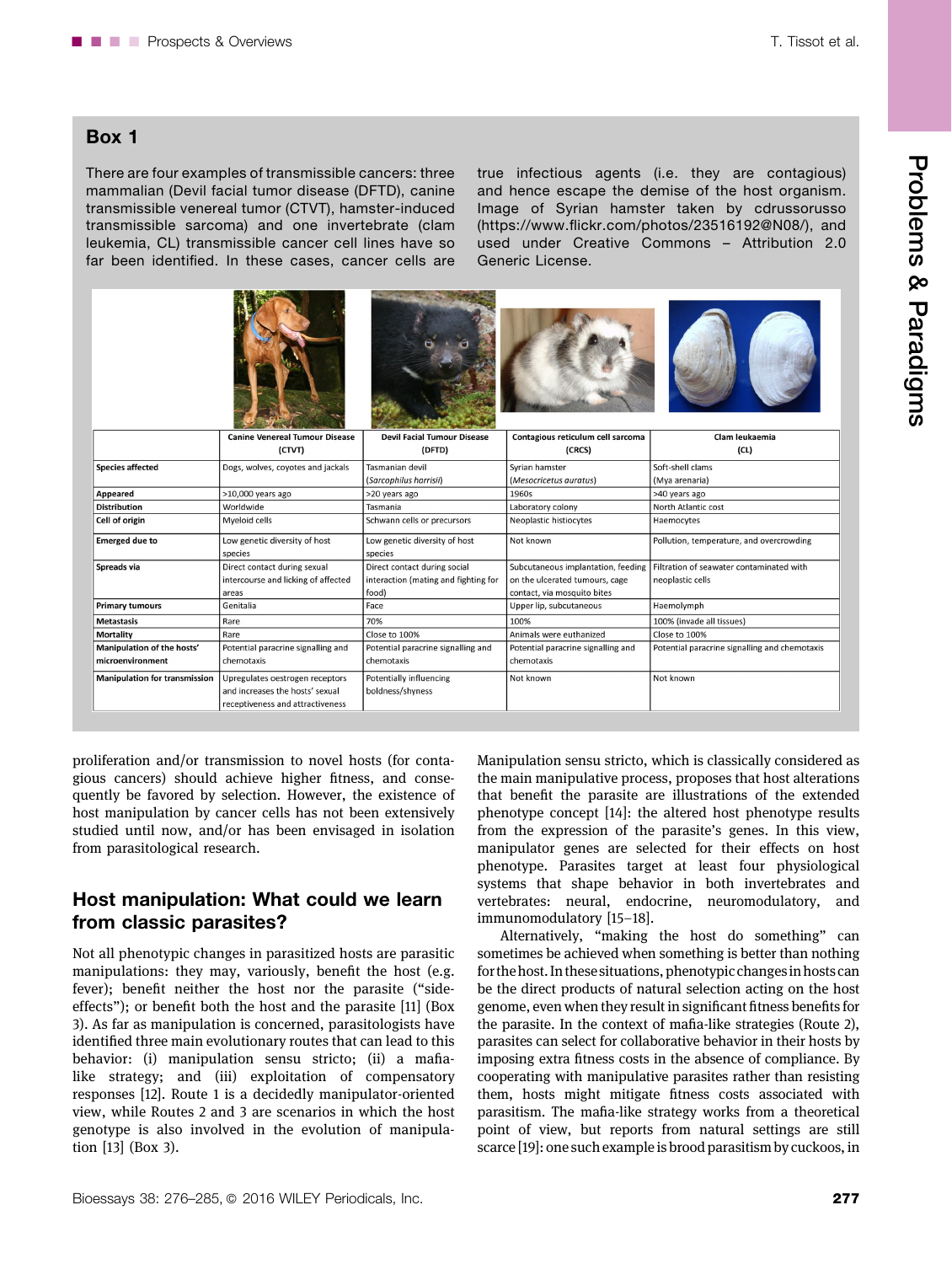# Box 2

# The outstanding diversity of host manipulation by parasites

Following the pioneer work of Bethel and Holmes [81], it is now well established that many parasitic organisms (e.g. virus, bacteria, fungi, protozoans, nematodes, nematomorphs, acanthocephalans, trematodes, cestodes, and insect parasitoids) have evolved the capacity to manipulate the phenotype of their hosts to increase their own probability of transmission and/or survival in a given host, or insure that their propagules will be released in an appropriate location or habitat (see reviews [13, 82–84]). Host manipulations are extremely diverse, ranging from small changes in the time allocated to some activities to the display of novel, sometimes multidimensional, phenotypic alterations that can impact behavior, physiology, and/or morphology [85].

A: A gypsy moth caterpillar (Lymantria dispar) killed by a baculovirus (left), along with a "not yet dead – zombie" caterpillar (right) (photo Forest Service of the United States Department of Agriculture). Infected caterpillars climb to treetops where they are liquefied shortly before they die and release a shower of infectious viral particles. This elevated mortuary position allows optimum dispersion for the parasite: infectious particles fall onto lower-level leaves and healthy caterpillars become infected when ingesting contaminated leaves. This is a striking example of manipulation sensu stricto: there is a single viral gene encoding a protein (EGT) which inhibits a hormone in the host inducing the tendency to climb up [86].

**B:** The Gordian worm (Paragordius tricuspidatus) exiting the body of a cricket (Nemobius sylvestris) (photo F. Thomas). Infected crickets commit suicide by jumping into water, allowing the aquatic parasite to exit the host and find a mating partner [87]. This is another likely example of manipulation sensu stricto: proteomic analyses have revealed parasite production of molecules that may act directly on the cricket's central nervous system [88].

C: The brown-headed cowbird (Molothrus ater, photo L. Karney, USFWS), a brood parasite, is a classic example of manipulation based on mafia-like strategies. By manipulating ejection of cowbird eggs and cowbird access to nests of their warbler host, Hoover and Robinson [89] showed that 56% of ejector-nests compared with only 6% of accepternests were destroyed by cowbirds. In addition, the study found that warbler hosts produced significantly more offspring by accepting cowbird eggs. This mafia behavior therefore selects for collaborative hosts.

D: The leaf beetle host Labidomera clivicollis (photo Smidon33). In response to infection with the lifespanreducing ectoparasite Chrysomelobia labidomerae, male beetles compensate for decreased longevity by engaging in more intense sexual behaviors which enhance both inter- and intra-sexual contacts (copulation and competition) [22]. This favors both the host, which maintains its fitness by increasing its mating rate, and the parasite, which achieves transmission to a greater number of hosts.

E: A manipulated beetle Coleomegilla maculata protecting the cocoon of the braconid wasp Dinocampus

 $(B)$  $\omega$ Œ  $(G)$  $(H)$ A.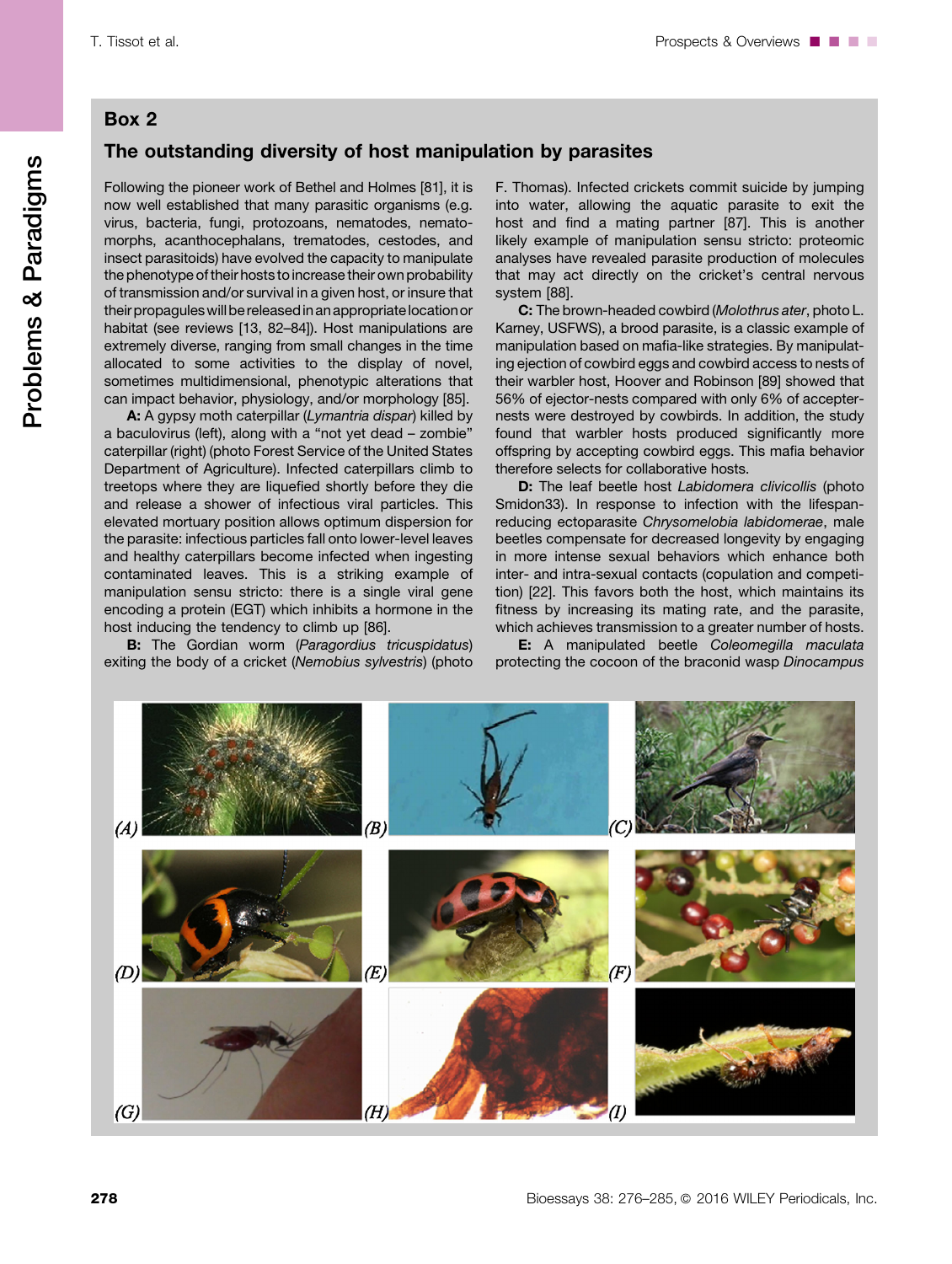coccinellae (photo with courtesy of P. Goetgheluck). Female wasps deposit a single egg in the hemocoel of the host, and during larval development the parasitoid feeds on host tissues. The larva keeps the host alive such that after emergence it becomes a bodyguard against natural enemies. Maure et al. [90] showed that protected parasitoid cocoons suffer less predation than unprotected cocoons. In addition, the length of the manipulation period is negatively correlated with parasitoid fecundity, providing evidence for a cost of manipulation.

F: The nematode parasite Myrmeconema tropicum turns the abdomen of its ant intermediate host Cephalotes atratus bright red, and drives the ant to go perch, with its abdomen raised, among patches of small red berries, to await the frugivorous birds that serve as definitive hosts for the nematode ([91], photo courtesy of S. Yanoviak). This is a typical example of simultaneous multidimensional manipulation: both the ant color and behaviors are manipulated.

G: The tsetse fly Glossina morsitans morsitans, a vector of several Trypanosoma species responsible for human sleeping sickness (photo T. Lefevre). Host manipulation by parasites may have profound significance for human health. Many manipulative parasites are responsible for devastating vector-borne diseases such as dengue fever, malaria, leishmaniasis, or sleeping sickness [92]. These parasites induce changes in the behaviors of their insect vectors that affect the frequency of interactions between hosts and vectors. The onset of behavioral changes are synchronized with the parasite development. When the parasite is not fully mature, the contact rate with vertebrate hosts is reduced. Since biting is risky (e.g. host defensive behaviors can kill the vector and its parasite), reduced biting rate is beneficial to the parasite. In contrast, when the parasite is mature and ready to be transmitted, it modifies the behavior of its vector in a way that increases contact with the vertebrate host and hence transmission.

H: A cystacanth of the trophically transmitted acanthocephalan parasite Polymorphus minutus encysted in the body cavity of its intermediate crustacean host Gammarus pulex (photo F. Thomas). This parasite induces both simultaneous and sequential multidimensional manipulation. It modifies the crustacean geotactic and escape behaviors and thereby enhances the likelihood that the intermediate host is consumed by water bird definitive hosts. These changes do not occur before the parasite is mature and ready for transmission. Because premature predation would be fatal, parasites have evolved the ability to suppress predation on the intermediate host when uninfective to bird hosts.

I: An ant infected with the trematode Dicrocoelium dendriticum clamping down with its jaws on a grass tip (photo C. Eiseman). The parasite makes the ant leave its colony, cling to grass blades when dusk falls and wait for a herbivorous mammal (the definitive host). Photo D was taken by David Hill, and used under the Creative Commons – Attribution 2.0 Generic Licence. The photo was downloaded from [https://www.flickr.com/photos/dehill/9254286400/.](https://www.flickr.com/photos/dehill/9254286400/)

which magpies that eject cuckoo eggs from the nest incur higher nest predation by cuckoos than those that accept parasite eggs [20].

Route 3 proposes that parasitic organisms affect fitnessrelated traits in the host to induce host compensatory responses that, at least partially, match the parasite's needs [21]. Parasites can themselves be the causal agents of the compensatory responses displayed by the host, and/or directly exploit compensatory responses that have been selected in other contexts by mimicking the causes that

# Box 3

## The three main types of manipulation among parasites (from [12])

#### 1. Manipulation sensu stricto

Host behavioral alteration may be regarded as a compelling illustration of the extended phenotype [14], that is, the expression of theparasite's genes in the host phenotype. The extended phenotype perspective thus postulates that in some host–parasite interactions, the parasite genes are responsible for the aberrant behavior. In this view, genes of the parasite are selected for altering host phenotype.

### 2. Mafia-like manipulation

Host behavioral alteration may be regarded as a forced collaboration. Parasites may select for collaborative behavior in their hosts by imposing extra fitness costs in the absence of compliance. The parasite would be able to adopt a plastic strategy (i.e. facultative virulence) depending on the level of collaboration displayed by the host. According to this theory, genes of the parasite are selected for their ability to detect non-collaborative behaviors and their ability to produce retaliatory behavior.

3. Exploitation of host compensatory responses

Host behavioral alteration may be regarded as a host response to parasite-induced fitness costs. Parasites may affect fitness-related traits in their hosts such as fecundity and survival in order to stimulate host compensatory responses because these responses can increase parasitic transmission. Accordingly, genes of the parasite are selected for their pathological effects that induce a host compensatory response. Since behavioral changes both mitigate the costs of infection for the host and meet the objectives of the parasite in terms of transmission, natural selection is likely to favor all the genes involved in this interaction.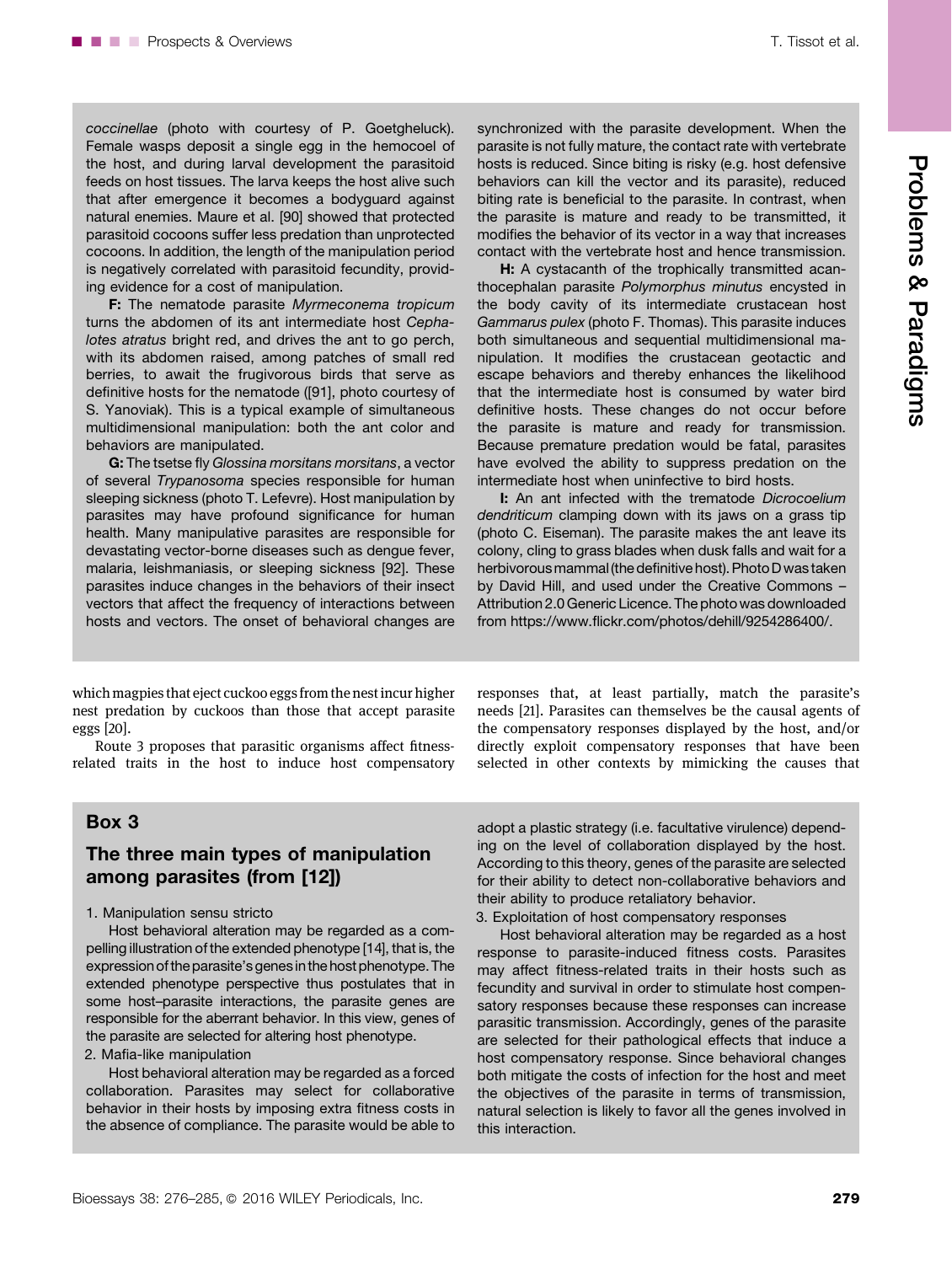induce them. A potential example is the sexually transmitted ectoparasite Chrysomelobia labidomerae which parasitizes the beetle Labidomera clivicollis: infected males have lower survival than uninfected ones, but to compensate they exhibit increased sexual behaviors, which enhance opportunities for parasite transmission [22].

# Host manipulation by cancer cells: What are the facts and expectations?

In the case of transmissible cancers, it is theoretically expected that manipulative strategies similar to those of parasites could have evolved, provided that enough evolutionary time and variation in cancer cell lineages have been available for selection to favor such adaptations. In addition, manipulative strategies leading to fitness benefits inside the host will also be favored when they facilitate crucial steps in tumorigenesis (e.g. malignancies must establish, receive nutrients, evade destruction from the immune system, and disseminate to distant sites), especially because it would cost less to cancer cells to delegate these functions through manipulation. For non-transmissible cancers, only the latter situation is relevant. However, we expect some manipulative strategies to emerge during the course of cancer progression. Notably, prior to cancerous cells switching to carcinogenesis, they nurture mutualistic relationships with other healthy cells and ultimately with the host. These interactions involve coordination between cells and organs via signaling and communication pathways. Cancer cells could thus quickly reroute these pathways to respond to their own microenvironmental constraints [23]. These hijacked traits would therefore evolve as exaptations (sensu [24]) for cancer cells, i.e. they would serve functions for which they were not designed.

## Cancer cells manipulate their microenvironment

Tumor development (carcinogenesis, progression, and metastasis) strongly depends on the microenvironmental conditions met by cancer cells [25]. When considering effects of microenvironmental changes on cell selection during oncogenesis, the extended phenotype provides a conceptual framework; alterations of the microenvironment are viewed as parts of the extended phenotype of cancer cells that influence the success of cancerous and precancerous cells during oncogenesis [26].

Interestingly, there is mounting evidence that many nonneoplastic host cells collaborate with the tumor, contributing to its development [27] by promoting and facilitating: (i) establishment and proliferation, (ii) immune response modulation, and (iii) metastases.

## Cancer cells manipulate their microenvironment to facilitate establishment and proliferation

For instance, most enzymes involved in extra-cellular matrix breakdown are secreted by normal cells adjacent to the tumor site (i.e. cancer cells induce these changes and/or just

"free-ride" off normal cell physiology [28]). By producing growth factors and pro-inflammatory cytokines, normal cells are also involved in neoplastic transformation of cells and tumor clonal expansion [29]. Cancer cells send signals to induce epigenetic changes in surrounding stromal cells and recruit them to create a community of highly specialized cells able to sustain the needs of the tumor [2, 4, 30]. For example, the expression of the extracellular matrix metalloproteinase inducer (EMMPRIN) by cancer cells recruits fibroblast cells into the production of matrix metalloproteinases [31, 32]. In addition, stromal cells also release their own diffusible signals that themselves contribute to tumorigenic activities, participating in the recruitment of other stromal cells. For example, EMMPRIN promotes its own secretion in fibroblast cells [31]. Interestingly, growing evidence suggests that polyclonality in intestinal tumors may originate from the recruitment of normal cells into carcinogenesis by a single cell-of-origin [33, 34]. The benefits of polyclonality for cancer cells remain unclear, but could be associated with extensive cooperativity between cancer cells [35, 36].

### Cancer cells manipulate their microenvironment to evade immune recognition

Tumor-infiltrating immune cells even reverse their normal function: instead of eliminating cancer cells, they protect them and have immunosuppressive effects in tumor environment [37, 38]. Indeed, cancer cells can actively manipulate immune cell function via secretion of tumor-specific miR-NAs [39]. Additionally, innate immune cells promote angiogenesis by the production of growth factors and chemokines [38, 40], and in many cancers, the release of CXC chemokines recruits endothelial cells into angiogenesis [41, 42].

### Cancer cells manipulate their microenvironment to facilitate metastasis

During the metastatic process, paracrine signaling and chemotaxis between the soil (novel tissue) and the seed (malignant cell) lead to tissue tropism of metastatic cells and the invasion of specific organs [43]. Stromal environments accommodating novel tumors can arise by manipulation at each site of tumor metastasis [10, 44, 45]. However, an interesting question concerning both metastatic processes and transmissible cancers is whether the evolved (clonally selected) abnormal stromal cells ("fellow-travellers"), which provide an optimal niche for primary tumor cells, accompany the invasive malignant cells during invasion of new organs and/or other host organisms [10]. Further studies are needed to answer whether intra- and/or inter-individual metastatic cells have evolved to be self-sufficient (i.e. grow and spread without supporting stromal cells), or rather rely on manipulation to successfully establish in a novel habitat.

All these manipulations apparently rely on molecular cross-talk between cancerous and healthy cells to induce collaborative responses from healthy cells. Collaborative behavior may result because healthy cells are directly victim of manipulative molecules produced by cancer cells, or because they respond to fake signals produced by cancer cells in a way that favors tumor development. Thus, manipulation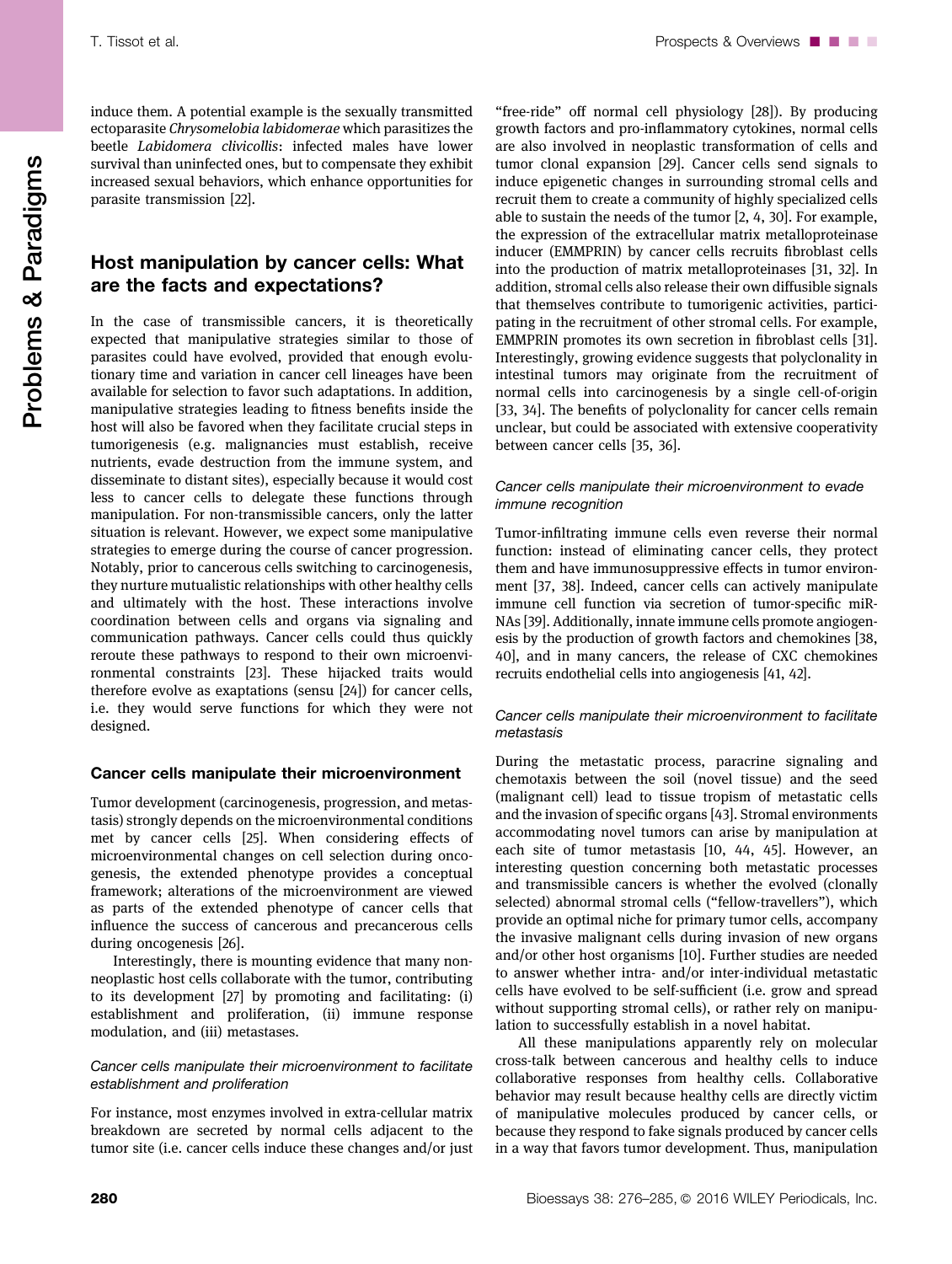sensu stricto and compensatory responses (Routes 1 and 3) seem to be the major ways by which cancer cells manipulate healthy cells in their microenvironment.

### Can cancer cells manipulate beyond the microenvironment?

Cancer cells could manipulate beyond their immediate environment, targeting other host traits to satisfy different needs, a phenomenon that could greatly favor malignant progression and metastasis. Such multidimensional manipulations, either sequential or simultaneous, could be achieved by different cells in the tumor because tumorigenesis typically leads to tumor compartments each having distinct functions that cooperate to establish tumors [46]. These multidimensional manipulations would not simply be a summation of multiple smaller effects, but instead a novel collective phenotype may arise. Below we discuss eating behaviors and sleep as possible research directions on this topic.

#### Can cancer cells manipulate eating behaviors?

Cancer progression is often influenced by diet parameters (e.g. calorie intake, energy balance, diet composition [47, 48]). For instance, high-fat and carbohydrate diets significantly exacerbate cancer proliferation [49, 50]. Reciprocally, calorie restriction is being heralded as the most potent broadly acting dietary regimen for suppressing carcinogenesis [50, 51]. Therefore, cancerous individuals potentially have (at certain periods during carcinogenesis) some control over tumor progression by adjusting their diet in ways that limit cell proliferation (i.e. self-medication). Alternatively, just as gut microbes have been hypothesized to manipulate host eating behavior to promote their fitness at the expense of host fitness (e.g. [52]), cancer cells could also potentially modify host appetite to benefit the tumor. Since the metabolism of cancer cells is very different from normal cells, different nutritional requirements could arise at different stages of cancer development and progression compared with healthy cells. To satisfy their needs, cancer cells could then induce cravings for foods that they specialize on or that give them fitness advantages in the competition with healthy cells; furthermore, cancer cells might be able to induce dysphoria until foods that enhance their fitness are consumed. As a possible research direction, related to the higher metabolic demand of cancer cells, tumor-bearing individuals might be motivated to consume high energy substances, e.g. sugar, as a compensatory response. Interestingly, alterations of eating behaviors (e.g. taste changes, increased satiety with delayed gastric emptying [53]) are frequently reported by cancer patients, but it is unknown whether they correspond to host adaptations aimed at limiting cancer progression, cancer cell manipulation, or pathological consequences without adaptive value. While an increasing number of studies suggest that our bodies are composed of diverse organisms (microbiota) competing for nutritional resources, we believe that cancer cells should be considered as full players in these interactions.

As with gut microbes (see [52]), eating manipulations by cancer cells could theoretically be achieved through various, more or less direct, mechanisms. For instance, it could be done by influencing reward and satiety pathways, producing mood-altering toxins, modifying taste receptors, and hijacking the vagus nerve, i.e. the neural axis between the gut and the brain. From an evolutionary point of view, Routes 1 and 3 could be invoked for both gut microbes and cancer cells.

#### Can cancer cells manipulate sleep?

The biological functions of sleep are not fully understood, but several studies support the hypothesis that sleep duration is strongly associated with immune defense [54, 55]. For example, mammalian species that sleep longer also have lower levels of parasitic infections [56]. Given that one of the functions of the immune system is to recognize and eliminate altered cells including malignant ones [40], cancer resistance may have played a significant role in the evolution of sleep. Furthermore, variation in duration of the sleep/ wakefulness cycle strongly influences the production of various hormones including melatonin, which are important anti-tumor agents [57]. Sleep disturbances are very common in people affected by cancer [58, 59]. Cancer patients (especially breast and ovarian cancer patients [60, 61]) show a reduced distinction between daytime and nighttime activities, suggesting circadian rhythm disruption. High rates of insomnia among patients with breast, gynecological and lung cancers are also frequently reported [62]. In parallel, it has been shown that fragmented sleep in mice speeds cancer growth, increases tumor aggressiveness, and reduces the immune system's ability to control cancer [63]. Similarly, severity of sleep apnea predicts aggressiveness of melanoma [64]. Although these sleep disorders may have a variety of causes, one possibility is a direct tumor effect on sleep cycles [62], mediated, for instance, via an influence of tumors on the secretion of the cytokines that modulate the sleep/wake cycle (i.e. Route 1). Because the symptoms are non-specific, it is unclear, at the moment, whether cancerous cells are more or less directly favored by selection through disrupting sleep, and/or if this is only a side-effect of being sick having coincidentally positive effects on carcinogenesis.

### Can contagious cancers manipulate for transmission?

Canine transmissible venereal tumor (CTVT) and Devil facial tumor disease (DFTD) are considered the two oldest naturally occurring cancer cell lines, having appeared approximately 11,000 and 20 years ago, respectively [65, 66]. Evidence suggests that the evolutionary history of these cancers has promoted the development and implementation of highly elaborate adaptive strategies that maintain reproductive potential in the hostile micro- (stroma) and macro- (host genotype) environment of their canine and Tasmanian devil hosts [67]. Interestingly, the coexistence of CTVT with its hosts for millennia also resulted in its apparent ability to manipulate host sexual receptiveness to enhance its chances of transmission. By increasing estrogen receptor expression, CTVT enhances neoplastic growth factor production in the progestational vagina, which maintains high vascularization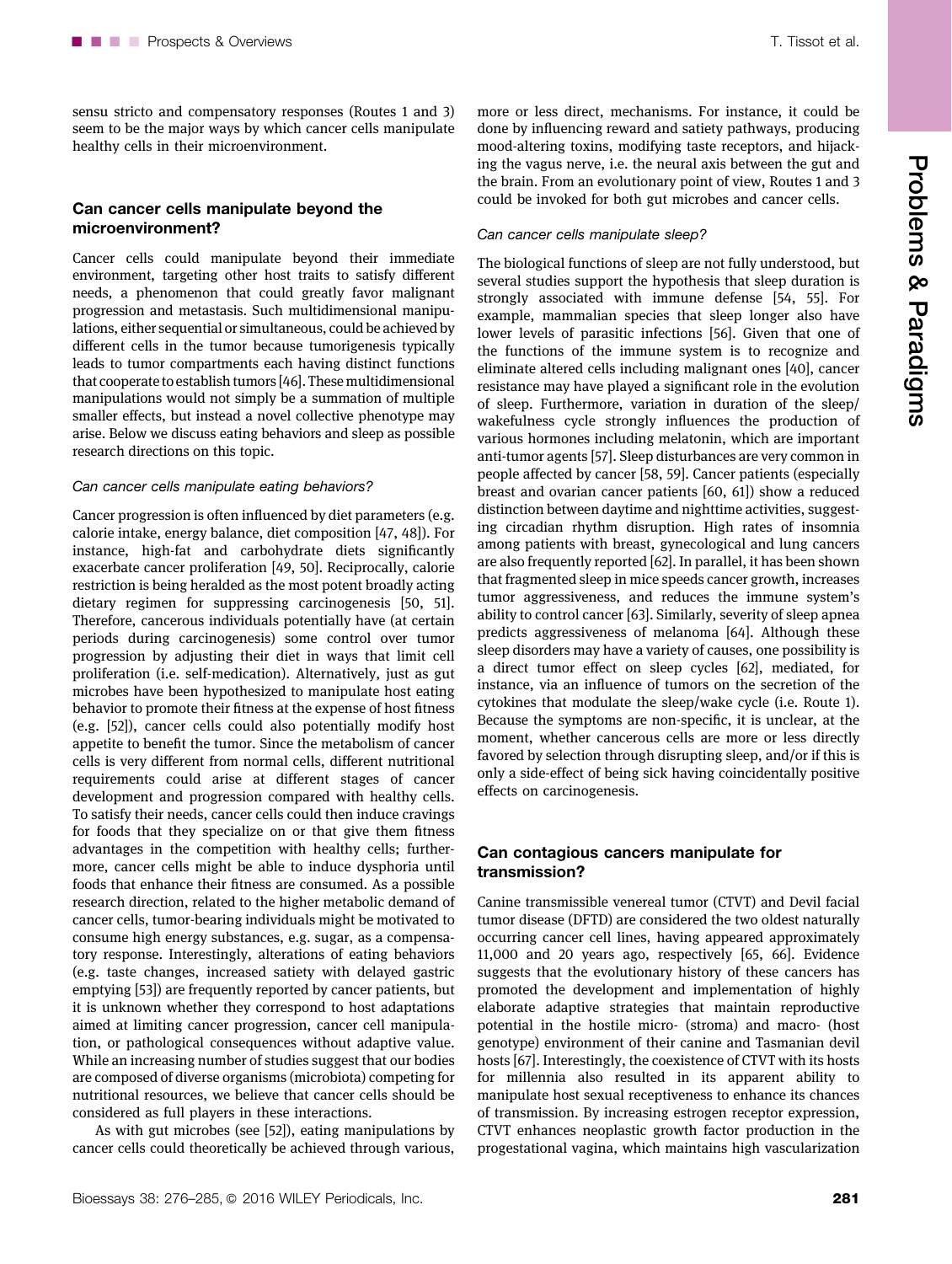Problems & Paradigms Problems & Paradigms

and nutrient flow, and facilitates neoplastic development [68]. Via modulating the local vaginal tissue environment and increasing estrogen receptor expression, CTVT may also manipulate the host's sexual attractiveness and receptiveness, by potentially regulating receptiveness signaling odors and altering estrus cycle timing. An interesting hypothesis to investigate is whether, by altering odor cues, CTVT actively encourages matings and hence transmission. Laboratory experiments have shown that upregulation of estrogen receptor activity in sexually receptive female mice mediates male risk-taking behavior, and reduces the males' aversive response to predators [69]. Additionally, estrogenic signaling is involved in social interactions and avoidance of conspecifics carrying pathogens or malignant cells [7, 70]. Therefore, activation of estrogen expression by CTVT may not only "create" bolder males ready to fight for mating success, but also to mate with cancer-carrying females. Interestingly, bite patterns and behavior of Tasmanian devils revealed that primary tumors occur predominantly inside the oral cavity, and submissive animals are less likely to develop DFTD. Transmission seems to occur via dominant individuals biting the tumors of other devils [71]. Whether DFTD manipulates devil behavior by altering the hormones responsible for boldness/shyness remains unknown.

## What are the therapeutic implications?

Knowing why, when, and how cancer cells manipulate their host could be very valuable in combating cancer. For infectious diseases, determining whether a manifestation benefits the host, the parasite, neither or both has important therapeutic implications [11]. The same logic applies to cancer. Clinicians and researchers have in fact for decades been implementing anti-manipulative strategies, e.g. in combating angiogenesis and immunosuppresion, but more effort could be done in this direction. There is currently a pressing need to understand the selective pressures and proximate factors shaping the evolution of manipulative abilities in cancer cells, in order to successfully deal with their consequences. In addition to its direct impact on health, host manipulation by cancer cells can influence the rate of expansion of invasive cancers within and/or between hosts.

## Targeting and dismantling the cancer supportive microenvironment

By improving our knowledge of the proximate factors involved, certain therapies could target the effect of manipulative cancer cells on healthy cells. Dismantling the network of supportive-manipulated cells could also be achieved by directly or indirectly (via bacteria or viruses) eliminating the "traitor" normal cells. Thus, therapy could target the information flow between cancer and manipulated cells, to either disrupt communication or induce signals that switch these cells (e.g. immune cells) back to the war against cancer [72]. This would have the double desirable effect of impairing cancer progression and forcing cancer cells into developing costly adaptations [73]: either by increasing the

effort toward manipulation, or by selecting self-sufficient clones. If self-sufficiency could emerge for some functions, such as vasculogenic mimicry replacing or complementing angiogenesis [74, 75], for other (e.g. immune) functions cancer cells may be forced to manipulate host cells, and targeting these particular functions may serve to avoid recurrence. Further theoretical and experimental investigations are necessary to explore tumor responses, because we cannot presently reject the hypothesis that a given therapy could instead favor the selection of more aggressive clones and/or rapid metastasis (i.e. just as vaccination can select for virulence in pathogens [76]). Thus, identifying and targeting cancer cells primarily contributing to host manipulation, as well as non-neoplastic cells that are manipulated by, and collaborate with the tumor, could be crucial for treating malignant diseases.

## Targeting manipulative mechanisms

Another promising research direction is to explore the proximate mechanisms used by parasites that manipulate their hosts in a similar way to cancer cells. For instance, like developing tumors, the nematode Trichinella spiralis (an intra-multicellular parasite) needs to recruit new blood vessels toward the developing nurse cells to meet its ever-growing demand for nutrients. Phylogenetically unrelated parasites often increase the chances of their transmission by inducing similar phenotypic changes in their hosts (e.g. [77]). Because these convergent strategies rely more or less on the same biochemical precursors, it could be expected that such convergence also exists with cancer cells. Thus, therapies that target manipulative activities in parasites could be equally effective against manipulation by cancer cells (see [78]).

## Preventing invasive cancer initiation

Acknowledging that host manipulations by cancer cells exist is only the first step. The challenge will be to assess their influence on malignant progression, and to integrate them as a factor in the design of preventive strategies and/or cures. Developing tools for monitoring manipulative activities by cancer cells at all relevant scales should permit the identification of actual life periods when the risk of invasive cancer initiation is highest. We need to determine whether oncogenic progression, from precancerous lesions to metastasis, relies on a more or less constant/obligatory sequence of manipulative events, which could potentially be altered by adapted therapies.

# Conclusions and outlook

Is it possible to ignore host manipulation in cancer processes? The answer is clearly no: most, if not all cancers, strictly rely on host manipulation for their development. Because of this strong dependence on host manipulation, exploring the extent to which manipulation by cancer cells occurs during carcinogenesis is a legitimate question, and curative strategies could clearly be developed from this knowledge. As a scientific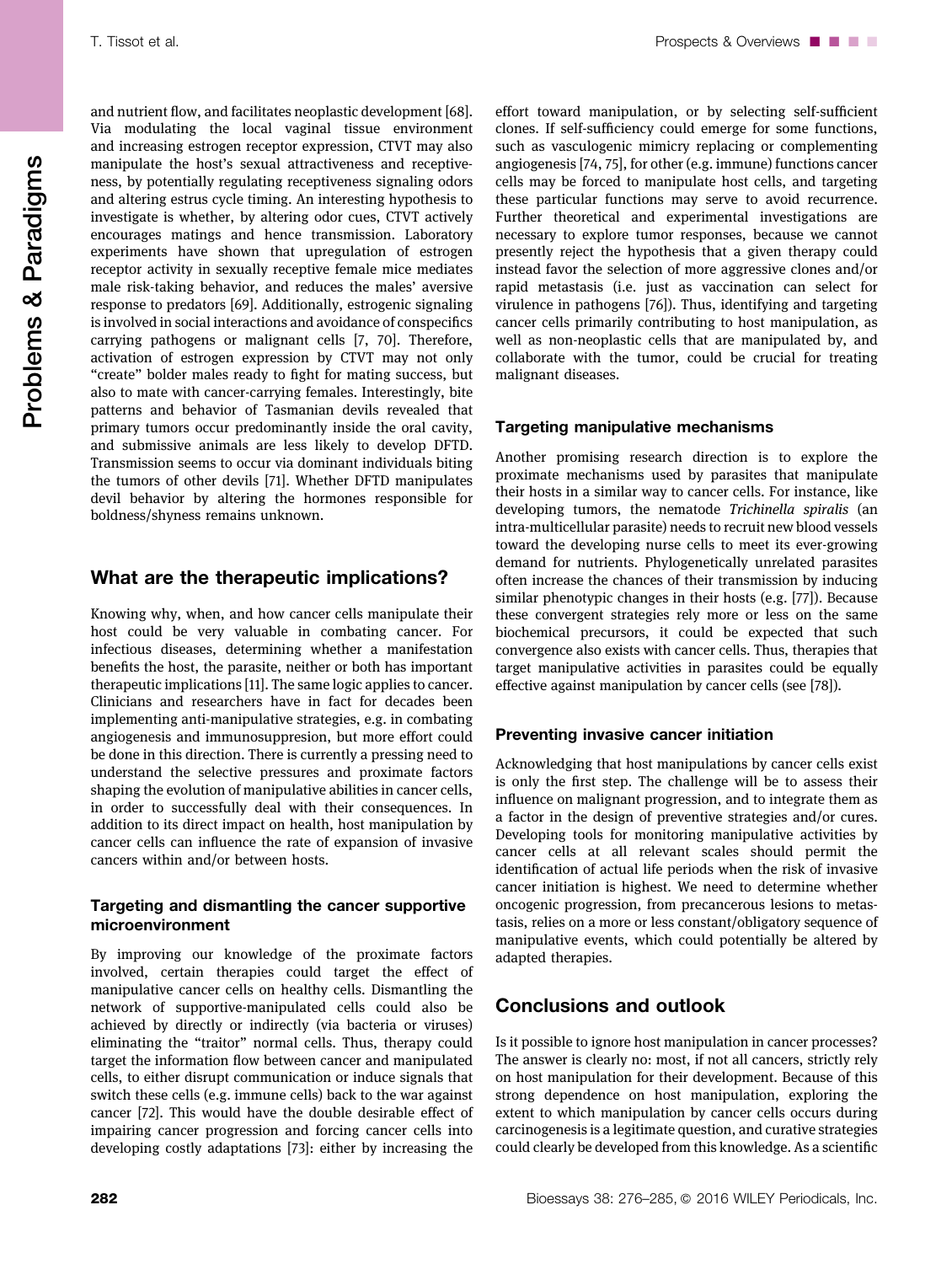field, host manipulation has, until recently, been addressed in relative isolation from other scientific disciplines. This probably explains why, despite the extensive efforts of parasitologists to study manipulative strategies, few studies have so far established parallels with cancer cell strategies. Another reason is that host manipulation by parasites has been usually considered in the context of transmission strategies, but transmissible cancers appear to be rare. As demonstrated above, cancerous cells should be further investigated from the viewpoint of how they manipulate their immediate microenvironment, and also how they influence host behavior. It also seems that the main modes used by parasites to achieve manipulation may all apply to cancer cells (except possibly mafia-like strategies, which are rare in true host-parasite systems). Manipulations by cancer cells rely on the exaptation of pre-existing signaling pathways. By this way, they recruit healthy cells, which then engage additional healthy cells to perform tasks requested by tumor cells [31, 38, 40]. Given that host manipulations by cancer cells are likely to be subtle, we strongly encourage researchers to systematically explore the myriad symptoms displayed by cancer patients in order to discover those that could be host manipulations versus those that are host defensive responses to the manipulation and/or non-adaptive pathological consequences (i.e. by-product of being unhealthy). Additionally, due to the huge number of nongenetic variables involved in tumorigenesis, the question arises as to whether evolution of host manipulation by cancer cells should be considered within the framework of phenotypic plasticity rather than in a purely genetic framework. Further studies would also be required to explore if different types of cancer have different manipulative abilities (e.g. if colon/gut cancer influences/manipulates host diet more than for instance lung cancer). Finally, to understand the evolution of host manipulation by cancer cells, one must consider the complete ecological context in which tumors evolve, notably the community of organisms that inhabit the host and that may have shared or conflicting interests regarding its exploitation [79]. Only such an approach will permit a true assessment of the selective pressures acting on cancerous cells to manipulate the host. For instance, cancer is fueled by deregulation of signaling pathways in control of cellular growth and proliferation, but these pathways are also targeted by infectious pathogens (e.g. [80]). Although throughout our paper, we made the assumption that oncogenic selection should be strong enough to result in convergent evolution in manipulative strategies, little or no evidence has been found to support our theory. Therefore, we must also question whether each and every cancer is able to re-invent this particular wheel (i.e. manipulation) in more or less the same way in every patient time after time, based on the Darwinian principle of random variation. Alternatively, we cannot exclude that there is an underlying program that cancer cells are able to access but which is normally repressed. Numerous authors have, for example, noted the similarities between placentation, wound-healing, and embryogenesis, on the one hand, and cancer on the other [8, 9], and conversely suggested that cancer is a tissue-based disease and proposed an alternative theory of carcinogenesis, i.e. the tissue organization field theory (TOFT [8]). Clearly under the TOFT theory, cancer manipulative strategies would follow different evolutionary pathways. Because one single method or model cannot thoroughly describe host manipulation by cancer cells, researchers interested in these responses must engage in greater exchanges and collaborations with scientists from different disciplines.

#### Acknowledgments

This work was supported by the ANR (Blanc project EVOCAN) and by the CNRS (INEE). The CREEC extends its gratitude to two anonymous referees and to its two sponsor companies: SPALLIAN and NEMAUSYS.

The authors have declared no conflicts of interest.

The hamster and clam images in Box 1, and panels A,B,D,G,H in Box 2 were updated on February 23, 2016. The respective image attributions in the text of Boxes 1 and 2 were also updated.

## **References**

- 1. Merlo LMF, Pepper JW, Reid BJ, Maley CC. 2006. Cancer as an evolutionary and ecological process. Nat Rev Cancer 6: 924-35.
- 2. Ben-Jacob E, Coffey DS, Levine H. 2012. Bacterial survival strategies suggest rethinking cancer cooperativity. Trends Microbiol 20: 403–10.
- 3. Deisboeck TS, Couzin ID. 2009. Collective behavior in cancer cell populations. BioEssays 31: 190–7.
- 4. Lambert G, Estévez-Salmeron L, Oh S, Liao D, et al. 2011. An analogy between the evolution of drug resistance in bacterial communities and malignant tissues. Nat Rev Cancer 11: 375–82.
- 5. Korolev KS, Xavier JB, Gore J. 2014. Turning ecology and evolution against cancer. Nat Rev Cancer 14: 371–80.
- 6. Sprouffske K, Merlo LMF, Gerrish PJ, Maley CC, et al. 2012. Cancer in the light of experimental evolution. Curr Biol 22: 762–71.
- 7. Arnal A, Ujvari B, Crespi B, Gatenby RA, et al. 2015. Evolutionary perspective of cancer: myth, metaphors and reality. Evol Appl 8: 541-4.
- 8. Soto AM, Sonnenschein C. 2011. The tissue organization field theory of cancer: a testable replacement for the somatic mutation theory. BioEssays 33: 332–40.
- 9. Vincent M. 2012. Cancer: a de-repression of a default survival program common to all cells? BioEssays 34: 72-82
- 10. Ujvari B, Gatenby RA, Thomas F. 2016. The evolutionary ecology of transmissible cancers. Infect Genet Evol (in press).
- 11. Ewald PW. 1980. Evolutionary biology and the treatment of signs and symptoms of infectious disease. J Theor Biol 86: 169-76.
- 12. Lefèvre T, Adamo SA, Biron DG, Missé D, et al. 2009. Invasion of the body snatchers: the diversity and evolution of manipulative strategies in host-parasite interactions. Adv Parasitol 68: 45-83.
- 13. Hughes DP, Brodeur J, Thomas F. 2012. Host Manipulation by Parasites. Oxford: Oxford University Press.
- 14. Dawkins R. 1982. The Extended Phenotype. Oxford: Oxford University Press.
- 15. Adamo SA. 2002. Modulating the modulators: parasites, neuromodulators and host behavioral change. Brain Behav Evol 60: 370-7.
- 16. Adamo SA. 2012. Strings of the puppet master: how parasites change host behavior. In Hughes DP, Brodeur J, Thomas F, eds; Host Manipulation by Parasites. Oxford: Oxford University Press. p. 36–53.
- 17. Helluy S. 2013. Parasite-induced alterations of sensorimotor pathways in gammarids: collateral damage of neuroinflammation? J Exp Biol 216: 67–77.
- 18. Lafferty KD, Shaw JC. 2013. Comparing mechanisms of host manipulation across host and parasite taxa. *J Exp Biol* 216: 56–66.
- 19. Ponton F, Lefèvre T, Lebarbenchon C, Thomas F, et al. 2006. Do distantly related parasites rely on the same proximate factors to alter the behaviour of their hosts? Proc R Soc Lond B Biol Sci 273: 2869–77.
- 20. Soler M, Soler JJ, Martinez JG, Moller AP. 1995. Magpie host manipulation by great spotted cuckoos: evidence for an avian mafia. Evolution 49: 770–5.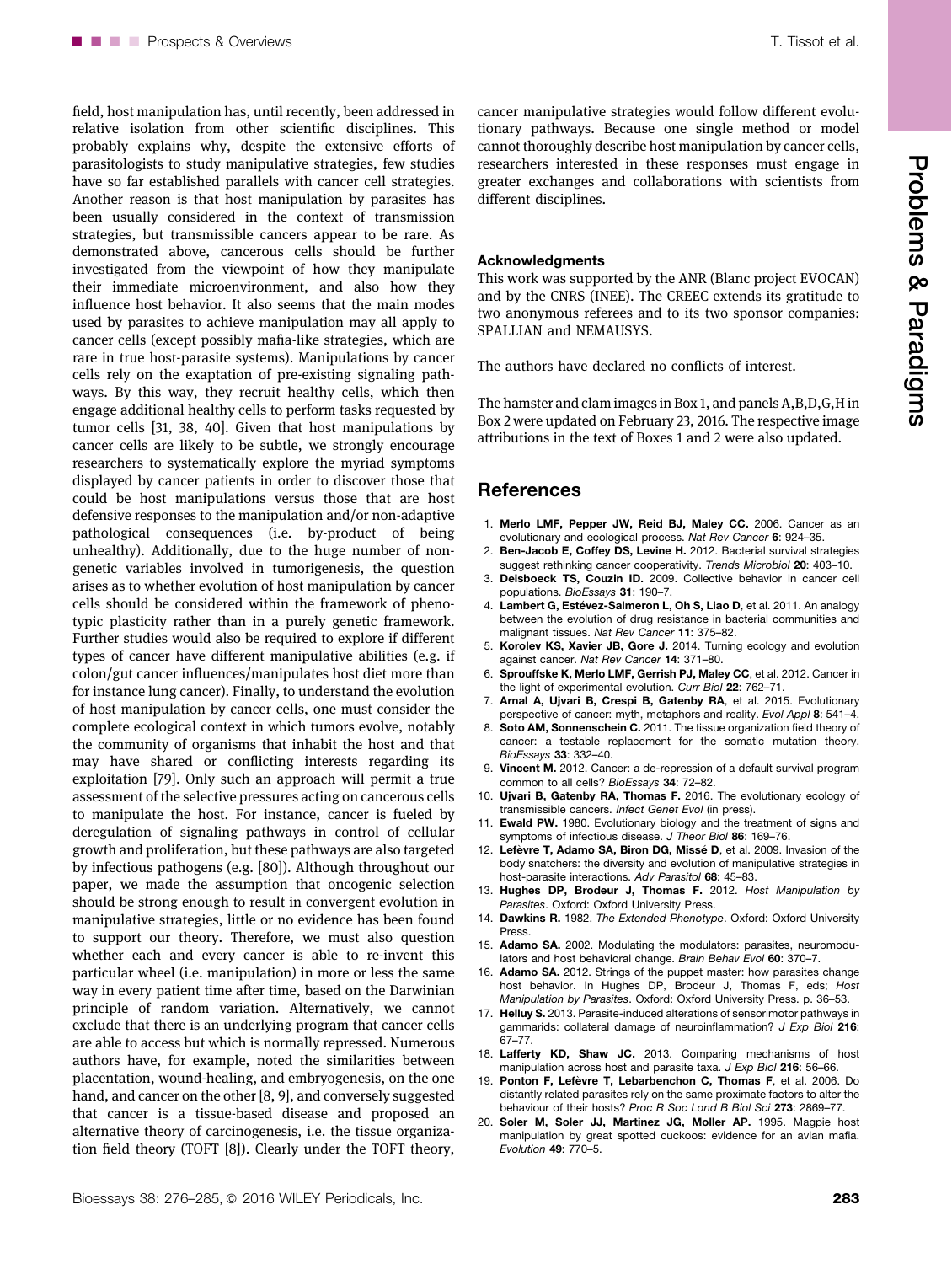- 21. Lefèvre T, Roche B, Poulin R, Hurd H, et al. 2008. Exploiting host compensatory responses: the "must" of manipulation? Trends Parasitol 24: 435–9.
- 22. Abbot P, Dill LM. 2001. Sexually transmitted parasites and sexual selection in the milkweed leaf beetle. *Labidomera clivicollis*. Oikos 92: 91–100.
- 23. Hanahan D, Coussens LM. 2012. Accessories to the crime: functions of cells recruited to the tumor microenvironment. Cancer Cell 21: 309–22.
- 24. Gould SJ, Vrba ES. 1982. Exaptation a missing term in the science of form. Paleobiology 8: 4–15.
- 25. Bissell MJ, Hines WC. 2011. Why don't we get more cancer? A proposed role of the microenvironment in restraining cancer progression. Nat Med 17: 320–9.
- 26. Ewald PW, Swain Ewald HA. 2013. Toward a general evolutionary theory of oncogenesis. Evol Appl 6: 70–81.
- 27. Adamek D, Stoj A. 2014. Cancer as a "mafia" within the body: a proposition of conceptual approach that seems congruent to the complex biology of the disease. Integr Cancer Sci Ther 1: 51-2.
- 28. Polyak K, Haviv I, Campbell IG. 2009. Co-evolution of tumor cells and their microenvironment. Trends Genet 25: 30–8.
- 29. Trevino V, Tadesse MG, Vannucci M, Al-Shahrour F, et al. 2011. Analysis of normal-tumour tissue interaction in tumours: prediction of prostate cancer features from the molecular profile of adjacent normal cells. PLoS ONE 6: e16492.
- 30. Egeblad M, Nakasone ES, Werb Z. 2010. Tumors as organs: complex tissues that interface with the entire organism. Dev Cell 18: 884–901.
- 31. Jodele S, Blavier L, Yoon JM, DeClerck YA. 2006. Modifying the soil to affect the seed: role of stromal-derived matrix metalloproteinases in cancer progression. Cancer Metastasis Rev 25: 35–43.
- 32. Tang Y, Kesavan P, Nakada MT, Yan L. 2004. Tumor-stroma interaction: positive feedback regulation of extracellular matrix metalloproteinase inducer (EMMPRIN) expression and matrix metalloproteinase-dependent generation of soluble EMMPRIN. Mol Cancer Res 2: 73–80.
- 33. Thliveris AT, Schwefel B, Clipson L, Plesh L, et al. 2013. Transformation of epithelial cells through recruitment leads to polyclonal intestinal tumors. Proc Natl Acad Sci USA 110: 11523-8.
- 34. Thliveris AT, Clipson L, White A, Waggoner J, et al. 2011. Clonal structure of carcinogen-induced intestinal tumors in mice. Cancer Prev Res 4: 916–23.
- 35. Lyons JG, Lobo E, Martorana AM, Myerscough MR. 2008. Clonal diversity in carcinomas: its implications for tumour progression and the contribution made to it by epithelial-mesenchymal transitions. Clin Exp Metastasis 25: 665–77.
- 36. Marusyk A, Tabassum DP, Altrock PM, Almendro V, et al. 2014. Noncell-autonomous driving of tumour growth supports sub-clonal heterogeneity. Nature 514: 54–8.
- 37. Conrad C, Gregorio J, Wang YH, Ito T, et al. 2012. Plasmacytoid dendritic cells promote immunosuppression in ovarian cancer via ICOS costimulation of Foxp3+ T-regulatory cells. Cancer Res 72: 5240-9.
- 38. Joimel U, Gest C, Soria J, Pritchard L-L, et al. 2010. Stimulation of angiogenesis resulting from cooperation between macrophages and MDA-MB-231 breast cancer cells: proposed molecular mechanism and effect of tetrathiomolybdate. BMC Cancer 10: 1–13.
- 39. Yin Y, Cai X, Zhang C, Huang Z, et al. 2015. Tumor-secreted microRNAs act as intercellular communication mediators to manipulate the host immune system. RNA Dis 2: e487.
- 40. de Visser KE, Eichten A, Coussens LM. 2006. Paradoxical roles of the immune system during cancer development. Nat Rev Cancer 6: 24-37.
- 41. Arenberg DA, Polverini PJ, Kunkel SL, Shanafelt A, et al. 1997. The role of CXC chemokines in the regulation of angiogenesis in non-small cell lung cancer. J Leukoc Biol 62: 554-62.
- 42. Coussens LM, Raymond WW, Bergers G, Laig-Webster M, et al. 1999. Inflammatory mast cells up-regulate angiogenesis during squamous epithelial carcinogenesis. Genes Dev 13: 1382–97.
- 43. Joyce JA, Pollard JW. 2009. Microenvironmental regulation of metastasis. Nat Rev Cancer 9: 239–52.
- 44. Bidard F-C, Pierga J-Y, Vincent-Salomon A, Poupon M-F. 2008. A "class action" against the microenvironment: do cancer cells cooperate in metastasis? Cancer Metastasis Rev 27: 5–10.
- 45. Costa-Silva B, Aiello NM, Ocean AJ, Singh S, et al. 2015. Pancreatic cancer exosomes initiate pre-metastatic niche formation in the liver. Nat Cell Biol 17: 816–26.
- 46. Grunewald TGP, Herbst SM, Heinze J, Burdach S. 2011. Understanding tumor heterogeneity as functional compartments-superorganisms revisited. J Transl Med 9: 79.
- 47. Ducasse H, Arnal A, Vittecoq M, Daoust SP, et al. 2015. Cancer: an emergent property of disturbed resource-rich environments? Ecology meets personalized medicine. Evol Appl 8: 527–40.
- 48. Holly JMP, Zeng L, Perks CM. 2013. Epithelial cancers in the nostgenomic era: should we reconsider our lifestyle? Cancer Metastasis Rev 32: 673–705.
- 49. Hursting SD, Lavigne JA, Berrigan D, Perkins SN, et al. 2003. Calorie restriction, aging, and cancer prevention: mechanisms of action and applicability to humans. Annu Rev Med 54: 131-52.
- 50. Hursting SD, Smith SM, Lashinger LM, Harvey AE, et al. 2010. Calories and carcinogenesis: lessons learned from 30 years of calorie restriction research. Carcinogenesis 31: 83-9.
- 51. Ho VW, Leung K, Hsu A, Luk B, et al. 2011. A low carbohydrate, high protein diet slows tumor growth and prevents cancer initiation. Cancer Res 71: 4484–93.
- 52. Alcock J, Maley CC, Aktipis CA. 2014. Is eating behavior manipulated by the gastrointestinal microbiota? Evolutionary pressures and potential mechanisms. BioEssays 36: 940-9.
- 53. MacDonald N. 2015. Weight and appetite loss in cancer. In Holland JC, Breitbart WS, Jacobsen PB, et al., eds; Psycho-Oncology. Oxford: Oxford University Press.
- 54. Bryant PA, Trinder J, Curtis N. 2004. Sick and tired: does sleep have a vital role in the immune system? Nat Rev Immunol 4: 457-67
- 55. Martinez-Bakker M, Helm B. 2015. The influence of biological rhythms on host-parasite interactions. Trends Ecol Evol 30: 314–26.
- 56. Preston BT, Capellini I, McNamara P, Barton RA, et al. 2009. Parasite resistance and the adaptive significance of sleep. BMC Evol Biol 9: 7.
- Blask DE. 2009. Melatonin, sleep disturbance and cancer risk. Sleep Med Rev 13: 257–64.
- 58. Ancoli-Israel S, Moore PJ, Jones V. 2001. The relationship between fatigue and sleep in cancer patients: a review. Eur J Cancer Care (Engl) 10: 245–55.
- Davidson JR, MacLean AW, Brundage MD, Schulze K. 2002. Sleep disturbance in cancer patients. Soc Sci Med 54: 1309–21.
- 60. Fodde R, Smits R, Clevers H. 2001. APC, signal transduction and genetic instability in colorectal cancer. Nat Rev Cancer 1: 55-67.
- 61. Liu L, Fiorentino L, Rissling M, Natarajan L, et al. 2013. Decreased health-related quality of life in women with breast cancer is associated with poor sleep. Behav Sleep Med 11: 189-206.
- 62. Lowery AE. 2015. Sleep and cancer. In Holland JC, Breitbart WS, Jacobsen PB, et al., eds; Psycho-Oncology. Oxford: Oxford University **Press**
- 63. Hakim F, Wang Y, Zhang SXL, Zheng J, et al. 2014. Fragmented sleep accelerates tumor growth and progression through recruitment of tumor-associated macrophages and tlr4 signaling. Cancer Res 74: 1329–37.
- 64. Martínez-Garćia MÁ, Martorell-Calatayud A, Nagore E, Valero I, et al. 2014. Association between sleep disordered breathing and aggressiveness markers of malignant cutaneous melanoma. Eur Respir J 43: 1661–8.
- 65. Hawkins CE, Baars C, Hesterman H, Hocking GJ, et al. 2006. Emerging disease and population decline of an island endemic, the Tasmanian devil Sarcophilus harrisii. Biol Conserv 131: 307–24.
- 66. Murchison EP, Wedge DC, Alexandrov LB, Fu B, et al. 2014. Transmissible dog cancer genome reveals the origin and history of an ancient cell lineage. Science 343: 437–40.
- 67. Ujvari B, Papenfuss AT, Belov K. 2016. Transmissible cancers in an evolutionary context. Inside the Cell 1: 17–26.
- de Brito CP, de Oliveira CM, Soares FA, Faustino M, et al. 2006. Immunohistochemical determination of estrogen receptor-a in vaginal and tumor tissues of healthy and TVT-affected bitches and their relation to serum concentrations of estradiol-17 $\beta$  and progesterone. Theriogenology 66: 1587–92.
- 69. Kavaliers M, Clipperton-Allen A, Cragg CL, Gustafsson JA, et al. 2012. Male risk taking, female odors, and the role of estrogen receptors. Physiol Behav 107: 751–61.
- 70. Kavaliers M, Choleris E. 2013. Neurobiological correlates of sociality, mate choice and learning. Trends Ecol Evol 28: 4-5
- 71. Hamede RK, McCallum H, Jones M. 2013. Biting injuries and transmission of Tasmanian devil facial tumour disease. J Anim Ecol 82: 182–90.
- 72. Baniyash M, Sade-Feldman M, Kanterman J. 2014. Chronic inflammation and cancer: suppressing the suppressors. Cancer Immunol Immunother 63: 11–20.
- 73. Gatenby RA, Brown J, Vincent T. 2009. Lessons from applied ecology: cancer control using an evolutionary double bind. Cancer Res 69: 7499–502.